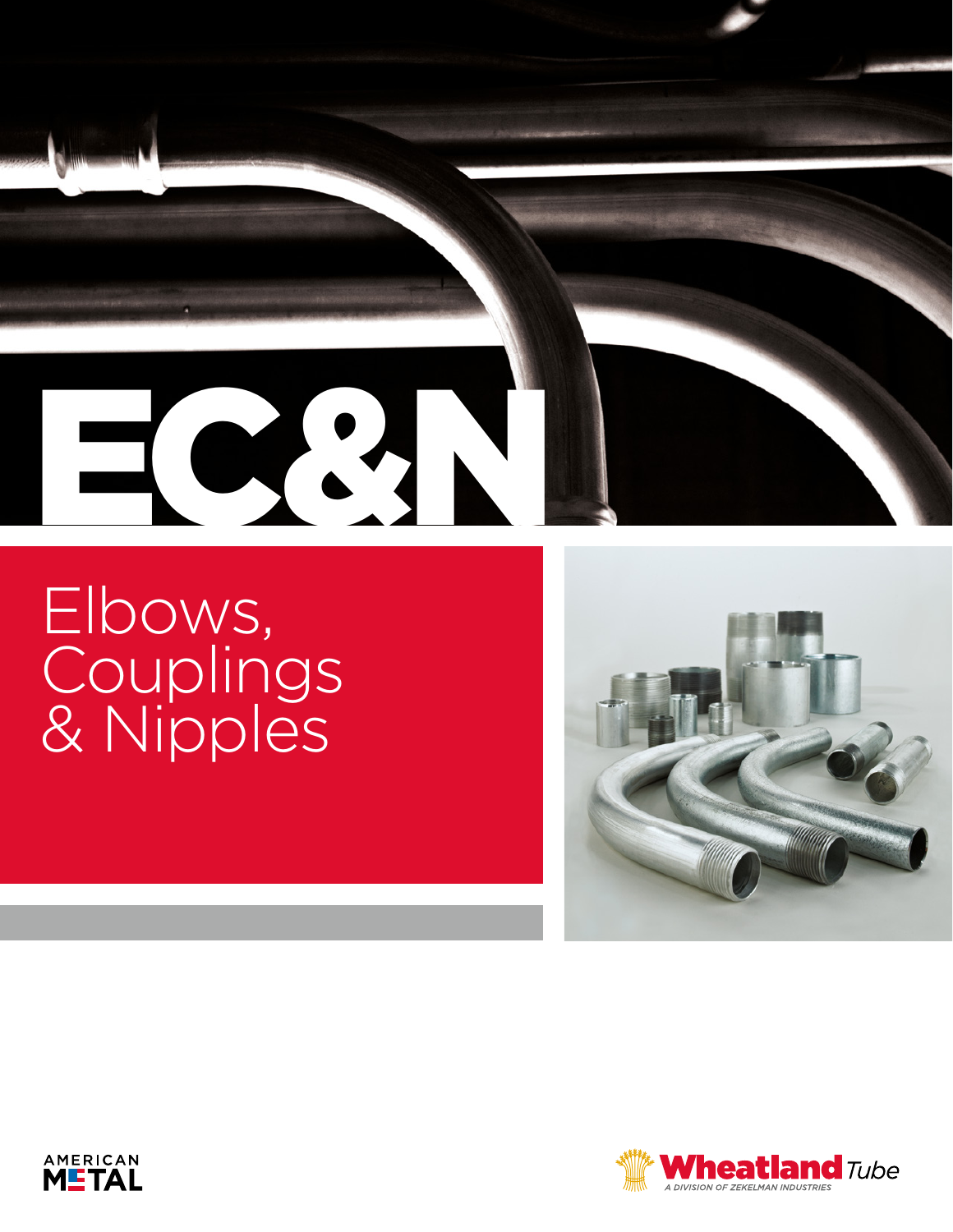

# **ELBOWS, COUPLINGS & NIPPLES**

# **Superior physical protection for electrical conductors**

Established in 1877, Wheatland Tube is the only conduit manufacturer that also produces its own elbows, couplings and nipples. Our steel elbows and nipples are produced in-house from our specialized hot-dip galvanized conduit and in-line galvanized EMT, and our couplings are electroplated. We produce our aluminum EC&N in the same Cambridge, Ohio, facility to ensure they measure up to the same quality standards our steel products are known for across North America.

Our products set the quality benchmark for the industry. No job is too big for us to handle — and delivering on time is standard practice. As we continue to grow, we continue to invest in our facilities, systems and people, and focus on developing innovative solutions that keep our customers' jobs moving forward. We're always looking for opportunities to bring greater value to our customer relationships through product and process innovations.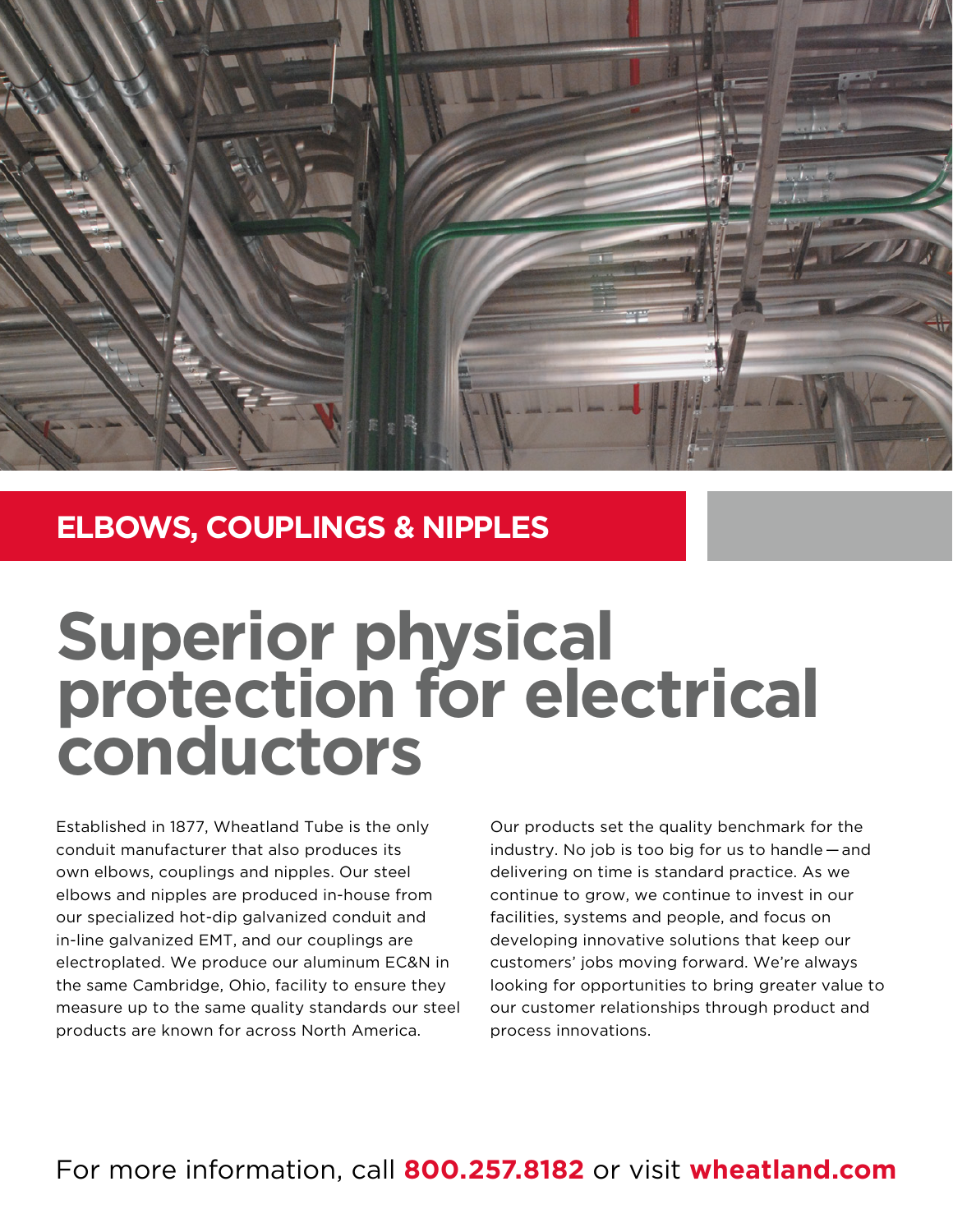# Quality in every piece

# **EMT**

## **Our steel EMT elbows comply with:**

- $V$  UL-797
- $\checkmark$  CSA 22.2 No. 83.1
- $\blacktriangledown$  ANSI® C80.3
- $\blacktriangleright$  Federal specification WW-C-563 (replaced by UL®)

# **ALUMINUM**

#### **Our rigid aluminum elbows, couplings and nipples comply with:**

- $V$  UL-6A
- $\checkmark$  CSA C22.2 No. 45.2
- $\blacktriangledown$  ANSI C80.5
- L Federal specification WW-540A (replaced by UL)

# Faster, more flexible connections

SpeedCouple, Wheatland Tube's pre-installed swivel coupling, is available on 10' and 20' rigid, 10' IMC and elbows. The coupling connects in as little as half the time of conventional couplings. SpeedCouple pre-installed swivel couplings are listed to UL-514B.

# **RMC**

#### **Our galvanized steel rigid elbows, couplings and nipples comply with:**

 $VUL-6$ 

- $\checkmark$  CSA C22.2 No. 45.1
- $\blacktriangledown$  ANSI C80.1
- $\blacktriangleright$  Federal specification WW-C-581 (replaced by UL)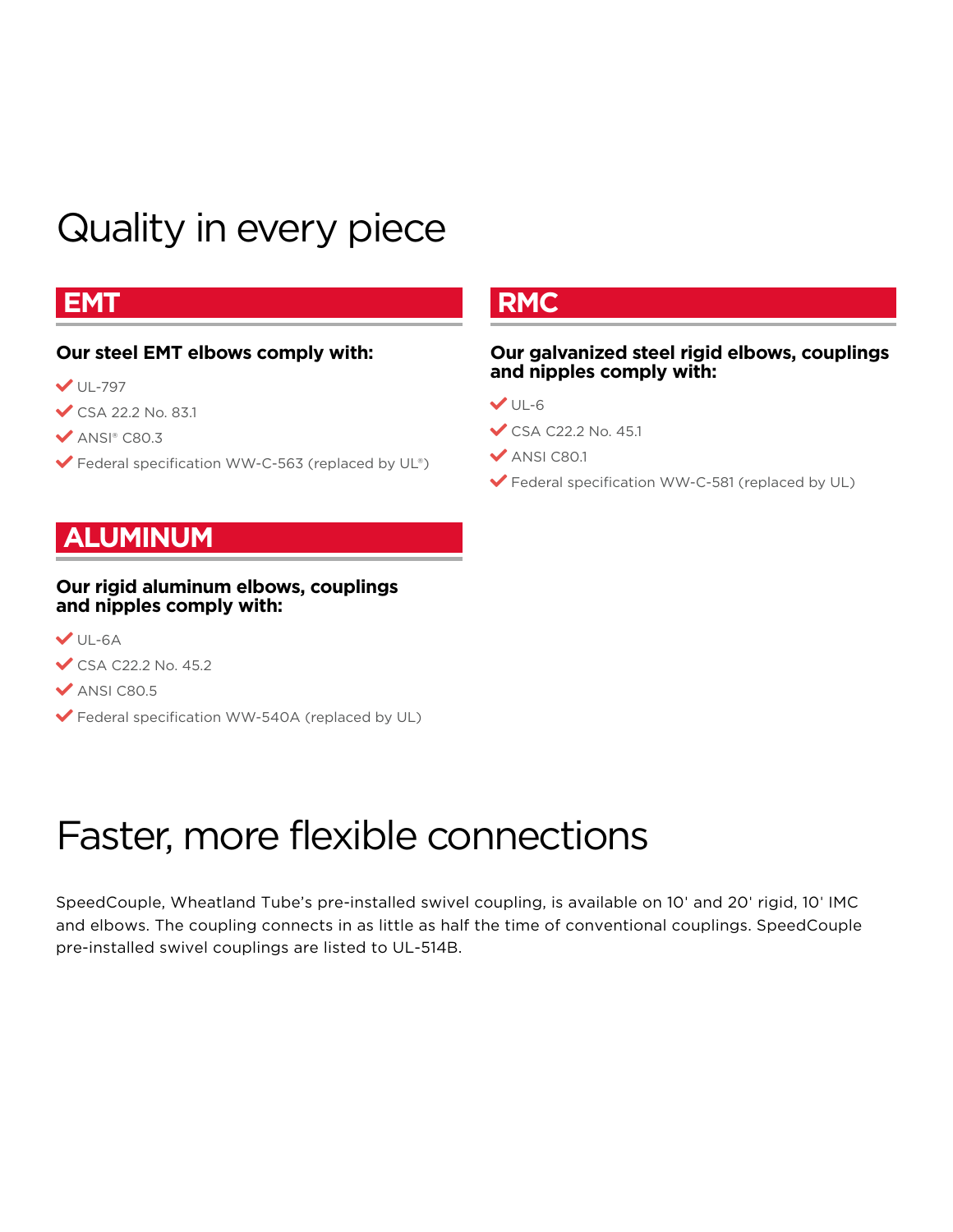# **Steel Electrical Metallic Tubing**

| TRADE<br><b>SIZE</b> | UL MIN.<br><b>RADIUS**</b> |                               | 90° ELBOWS                       |                                           |                               | 45° ELBOWS                       |                                           |
|----------------------|----------------------------|-------------------------------|----------------------------------|-------------------------------------------|-------------------------------|----------------------------------|-------------------------------------------|
|                      | in.                        | STD.<br><b>CARTON</b><br>QTY. | <b>WEIGHT</b><br>PER CTN. (lbs.) | <b>WEIGHT</b><br><b>PER 100</b><br>(lbs.) | STD.<br><b>CARTON</b><br>QTY. | <b>WEIGHT</b><br>PER CTN. (lbs.) | <b>WEIGHT</b><br><b>PER 100</b><br>(lbs.) |
| $\frac{1}{2}$        | $\overline{4}$             | 50                            | 13                               | 26                                        | 50                            | 12                               | 24                                        |
| $\frac{3}{4}$        | $4\frac{1}{2}$             | 50                            | 23                               | 46                                        | 50                            | 20                               | 40                                        |
| 1                    | $5\frac{3}{4}$             | 25                            | 23                               | 92                                        | 25                            | 18                               | 72                                        |
| $1\frac{1}{4}$       | $7\frac{1}{4}$             | 20                            | 27                               | 135                                       | 20                            | 20                               | 100                                       |
| $1\frac{1}{2}$       | $8\frac{1}{4}$             | 15                            | 30                               | 200                                       | 15                            | 22                               | 147                                       |
| $\overline{2}$       | $9\frac{1}{2}$             | 10 <sup>°</sup>               | 28                               | 280                                       | 10 <sup>°</sup>               | 21                               | 210                                       |
| $2\frac{1}{2}$       | $10\frac{1}{2}$            | <b>Bulk</b>                   |                                  | 500                                       | <b>Bulk</b>                   |                                  | 358                                       |
| $3*$                 | 13                         | <b>Bulk</b>                   |                                  | 750                                       | <b>Bulk</b>                   |                                  | 700                                       |
| $3\frac{1}{2}$       | 15                         | <b>Bulk</b>                   |                                  | 1014                                      | <b>Bulk</b>                   |                                  | 850                                       |
| $4*$                 | 16                         | <b>Bulk</b>                   |                                  | 1300                                      | <b>Bulk</b>                   |                                  | 1000                                      |

*\* Trade sizes 2 1/2 and larger shipped in palletized carton or bulk.*

*\*\* Minimum dimension per UL-6.*

 *Standard-radius elbows also available in 60°, 30°, 22 1/2°, 15° and 11 1/4°.*

 *Weights are approximate.*

 *90° and 60° elbow weights are the same. Weights for 30°, 22 1/2°, 15° and 11 1/4° are the same as 45° elbows.*

## **90°/45° ELBOWS SPECIAL LARGE-RADIUS 90° ELBOWS**

| <b>TRADE</b><br><b>SIZE</b> | 12" | 15"            | 18"            | 24" | 30" | 36" | 42"<br>RADIUS RADIUS RADIUS RADIUS RADIUS RADIUS RADIUS RADIUS | 48" |
|-----------------------------|-----|----------------|----------------|-----|-----|-----|----------------------------------------------------------------|-----|
|                             |     |                |                |     |     |     |                                                                |     |
| $1\frac{1}{4}$              |     |                |                | 5   |     |     |                                                                |     |
| $1\frac{1}{2}$              |     | $\overline{4}$ | $\overline{4}$ | 5   |     | 7   |                                                                | 9   |
| $\overline{\mathbf{2}}$     |     |                | 6              | 7   | 9   | 9   |                                                                | 9   |
| $2\frac{1}{2}$              |     |                |                | 11  |     | 13  |                                                                |     |
| 3                           |     |                |                | 15  | 15  | 16  |                                                                | 21  |
| $3\frac{1}{2}$              |     |                |                |     |     | 25  |                                                                | 22  |
| 4                           |     |                |                | 19  | 21  | 24  | 28                                                             | 31  |

*Numbers in table above represent weight in pounds of elbows we offer.*



# **Tested and Certified for Safety** Our EMT elbows comply with the following standard:

CSA C22.2 No. 83.1, to which they are Certified.



#### **Tested and Listed for Safety**

Our EMT elbows comply with the following standards: ANSI C80.3 and UL-797, to which they are Listed.

# **Steel Rigid Metal Conduit**

## **COUPLINGS**

| <b>TRADE</b><br><b>SIZE</b> | <b>OUTSIDE</b><br><b>DIAMETER</b> | UL MIN.<br><b>LENGTH*</b> | <b>WEIGHT</b><br><b>PER 100</b> | <b>WEIGHT</b><br>PER CTN. | STD. CTN.<br>QTY. |
|-----------------------------|-----------------------------------|---------------------------|---------------------------------|---------------------------|-------------------|
|                             | in.                               | in.                       | Ibs.                            | lbs.                      |                   |
| $\frac{1}{2}$               | 1.010                             | $1\frac{5}{8}$            | $12 \overline{ }$               | $12 \overline{ }$         | 100               |
| $\frac{3}{4}$               | 1.250                             | $14\frac{1}{64}$          | 18                              | 9                         | 50                |
| 1                           | 1.525                             | $13\frac{1}{32}$          | 30                              | 9                         | 30                |
| $1\frac{1}{4}$              | 1.869                             | $2\frac{1}{32}$           | 37                              | 9                         | 25                |
| $1\frac{1}{2}$              | 2.155                             | $2\frac{1}{6}$            | 52                              | 13                        | 25                |
| $\overline{2}$              | 2.650                             | $2\frac{1}{8}$            | 72                              | 15                        | 20                |
| $2\frac{1}{2}$              | 3.250                             | $3\frac{3}{16}$           | 170                             | 41                        | 24                |
| 3                           | 3.870                             | $3\frac{5}{16}$           | 210                             | 34                        | 16                |
| $3\frac{1}{2}$              | 4.500                             | $3^{13}/_{32}$            | 340                             | 41                        | $12 \overline{ }$ |
| 4                           | 4.875                             | $3^{33}/64$               | 300                             | 30                        | 10 <sup>°</sup>   |
| 5                           | 6.000                             | $36\frac{1}{64}$          | 475                             | <b>Bulk</b>               | <b>Bulk</b>       |
| 6                           | 7.200                             | $4\frac{1}{4}$            | 765                             | <b>Bulk</b>               | <b>Bulk</b>       |

# **SPECIAL LARGE-RADIUS 90° ELBOWS**

| TRADE<br><b>SIZE</b> | 12"<br><b>RADIUS</b> | 15"<br><b>RADIUS</b> | 18"<br><b>RADIUS</b> | 24"<br><b>RADIUS</b> | 30"<br><b>RADIUS</b> | 36"<br><b>RADIUS</b> | 42"<br><b>RADIUS</b> | 48"<br><b>RADIUS</b> | 60"<br><b>RADIUS</b> |
|----------------------|----------------------|----------------------|----------------------|----------------------|----------------------|----------------------|----------------------|----------------------|----------------------|
|                      |                      |                      |                      |                      |                      |                      |                      |                      |                      |
| 1                    | $\overline{4}$       | 6                    | 5                    | 6                    | 9                    | 9                    | 12                   | 13                   |                      |
| $1\frac{1}{4}$       | 6                    | $\overline{7}$       | 7                    | 9                    | 12                   | 13                   | 16                   | 18                   |                      |
| $1\frac{1}{2}$       | 8                    | 9                    | 10                   | 11                   | 15                   | 16                   | 19                   | 21                   |                      |
| $\overline{2}$       | 10                   | 10 <sup>°</sup>      | 11                   | 14                   | 20                   | 22                   | 24                   | 26                   |                      |
| $2\frac{1}{2}$       |                      | 19                   | 18                   | 23                   | 27                   | 32                   | 39                   | 44                   |                      |
| 3                    |                      | 25                   | 28                   | 32                   | 37                   | 45                   | 52                   | 57                   |                      |
| $3\frac{1}{2}$       |                      | Standard<br>Radius   | 31                   | 35                   | 42                   | 54                   | 62                   | 69                   |                      |
| 4                    |                      |                      | 38                   | 45                   | 54                   | 64                   | 73                   | 81                   | 90                   |
| 5                    |                      |                      |                      | Standard<br>Radius   | 85                   | 94                   | 100                  | 120                  | 136                  |
| 6                    |                      |                      |                      |                      | Standard<br>Radius   | 131                  | 140                  | 160                  | 182                  |

 *Numbers in table above represent weight in pounds of special-radius elbows we offer.*



**Tested and Certified for Safety** Our galvanized steel rigid elbows, couplings and nipples comply with the following standard: CSA C22.2 No. 45.1, to which they are Certified.



#### **Tested and Listed for Safety**

Our galvanized steel rigid elbows, couplings and nipples comply with the following standards: ANSI C80.1 and UL-6, to which they are Listed.

*\* Minimum dimension per UL-6.*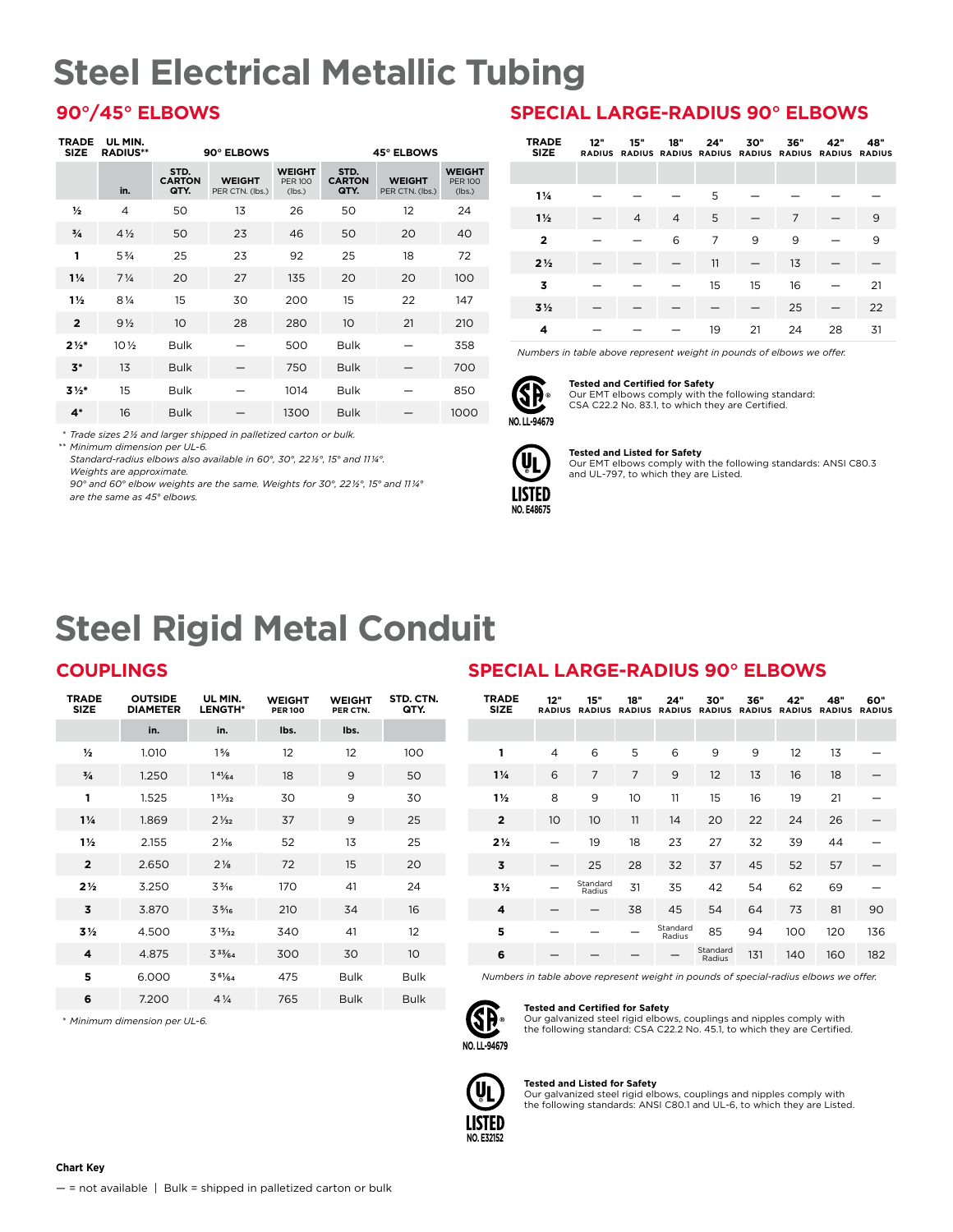# **Steel Rigid Metal Conduit**

## **90° ELBOWS**

| <b>TRADE</b><br><b>SIZE</b> | UL MIN.<br><b>RADIUS**</b> | <b>OFFSET</b><br>(FIG. 1) | <b>UL MIN. STRAIGHT</b><br>(FIG. 2)** | <b>WEIGHT</b><br><b>PER 100</b> | <b>STANDARD</b><br><b>CARTON QTY.</b> |
|-----------------------------|----------------------------|---------------------------|---------------------------------------|---------------------------------|---------------------------------------|
|                             | in.                        | in.                       | in.                                   | lbs.                            |                                       |
| $\frac{1}{2}$               | $\overline{4}$             | $5\%$                     | $1\frac{1}{2}$                        | 70                              | 50                                    |
| $\frac{3}{4}$               | $4\frac{1}{2}$             | $\overline{7}$            | $1\frac{1}{2}$                        | 112                             | 50                                    |
| $\mathbf{1}$                | $5\frac{3}{4}$             | $8\frac{3}{4}$            | $1\frac{7}{8}$                        | 192                             | 25                                    |
| $1\frac{1}{4}$              | $7\frac{1}{4}$             | $10\frac{3}{4}$           | 2                                     | 320                             | 20                                    |
| $1\frac{1}{2}$              | $8\frac{1}{4}$             | $12\frac{1}{4}$           | 2                                     | 413                             | 15                                    |
| $\overline{2}$              | $9\frac{1}{2}$             | $14\frac{1}{2}$           | $\overline{2}$                        | 670                             | 10 <sup>°</sup>                       |
| $2\frac{1}{2}$              | $10\frac{1}{2}$            | 17                        | 3                                     | 1200                            | <b>Bulk</b>                           |
| $3*$                        | 13                         | $19\%$                    | $3\%$                                 | 1900                            | <b>Bulk</b>                           |
| $3\frac{1}{2}$              | 15                         | $22\frac{3}{4}$           | $3\frac{1}{4}$                        | 2800                            | <b>Bulk</b>                           |
| $4*$                        | 16                         | $23\%$                    | $3\frac{3}{8}$                        | 3100                            | <b>Bulk</b>                           |
| $5*$                        | 24                         | $34\%$                    | $3\frac{5}{8}$                        | 6800                            | <b>Bulk</b>                           |
| $6*$                        | 30                         | $45\%$                    | $3\frac{3}{4}$                        | 11400                           | <b>Bulk</b>                           |



## $\overline{\mathsf{Y}_{\mathsf{L}}}$ **LISTED NO. E32152**



**Tested and Certified for Safety**

Our galvanized steel rigid elbows, couplings and nipples comply with the following standard: CSA C22.2 No. 45.1, to which they are Certified.

**Tested and Listed for Safety**<br>Our galvanized steel rigid elbows, couplings and<br>nipples comply with the following standards: ANSI C80.1 and UL-6, to which they are Listed.

*\* Trade sizes 2 ½ and larger shipped in palletized cartons or bulk. Palletized and bulk elbows supplied with a thread protector on each end and UL and CSA label affixed.*

*\*\* Minimum dimension per UL-6.*

## **NIPPLES**

| <b>LENGTH</b>     |                  | <b>CLOSE</b>                  |                                           | $1\frac{1}{2}$                |                                           |                               | 2"                                        |                               | $2\frac{1}{2}$                            | 3"                            |                                           |                               | 3½"                                       |
|-------------------|------------------|-------------------------------|-------------------------------------------|-------------------------------|-------------------------------------------|-------------------------------|-------------------------------------------|-------------------------------|-------------------------------------------|-------------------------------|-------------------------------------------|-------------------------------|-------------------------------------------|
| <b>TRADE SIZE</b> | LENGTH*<br>(IN.) | STD.<br><b>CARTON</b><br>QTY. | <b>WEIGHT</b><br><b>PER 100</b><br>(LBS.) | STD.<br><b>CARTON</b><br>QTY. | <b>WEIGHT</b><br><b>PER 100</b><br>(LBS.) | STD.<br><b>CARTON</b><br>QTY. | <b>WEIGHT</b><br><b>PER 100</b><br>(LBS.) | STD.<br><b>CARTON</b><br>QTY. | <b>WEIGHT</b><br><b>PER 100</b><br>(LBS.) | STD.<br><b>CARTON</b><br>QTY. | <b>WEIGHT</b><br><b>PER 100</b><br>(LBS.) | STD.<br><b>CARTON</b><br>QTY. | <b>WEIGHT</b><br><b>PER 100</b><br>(LBS.) |
| $\frac{1}{2}$     | $1\frac{1}{8}$   | 25                            | 6                                         | 25                            | 8                                         | 25                            | 12                                        | 25                            | 15                                        | 25                            | 19                                        | 25                            | 22                                        |
| $^{3}/_{4}$       | $1\frac{3}{8}$   | 25                            | 9                                         | 25                            | $\mathsf 9$                               | 25                            | 14                                        | 25                            | 19                                        | 25                            | 24                                        | 25                            | 28                                        |
| 1                 | $1\frac{1}{2}$   | 25                            | 16                                        | $\overline{\phantom{0}}$      | $\overline{\phantom{0}}$                  | 25                            | 22                                        | 25                            | 28                                        | 25                            | 36                                        | 25                            | 43                                        |
| $1\frac{1}{4}$    | $1\frac{5}{8}$   | 25                            | 22                                        |                               | $\qquad \qquad$                           | 25                            | 28                                        | 25                            | 37                                        | 25                            | 47                                        | 25                            | 55                                        |
| $1\frac{1}{2}$    | $1\frac{3}{4}$   | 25                            | 28                                        |                               |                                           | 25                            | 34                                        | 25                            | 44                                        | 25                            | 56                                        | 25                            | 68                                        |
| $\overline{2}$    | 2                | 25                            | 44                                        |                               |                                           |                               | $\overline{\phantom{m}}$                  | 25                            | 59                                        | 25                            | 72                                        | 25                            | 88                                        |
| $2\frac{1}{2}$    | $2\frac{1}{2}$   | 12                            | 84                                        |                               |                                           |                               |                                           |                               | $\overline{\phantom{m}}$                  | 10                            | 100                                       | 10                            | 120                                       |
| 3                 | $2\frac{5}{8}$   | 12                            | 118                                       |                               |                                           |                               |                                           |                               |                                           | 10                            | 130                                       | 10                            | 157                                       |
| $3\frac{1}{2}$    | $2\frac{3}{4}$   | 12                            | 160                                       |                               |                                           |                               |                                           |                               |                                           |                               |                                           |                               |                                           |
| 4                 | $2\frac{7}{8}$   | 12                            | 180                                       | —                             |                                           |                               |                                           |                               |                                           |                               |                                           |                               |                                           |
| 5                 | 3                | <b>Bulk</b>                   | 240                                       |                               |                                           |                               |                                           |                               |                                           |                               |                                           |                               |                                           |
| 6                 | $3\frac{1}{8}$   | <b>Bulk</b>                   | 350                                       |                               |                                           |                               |                                           |                               |                                           |                               |                                           |                               |                                           |

| <b>LENGTH</b>     |                               | 4"                                        |                               | 5"                                        |                               | 6"                                        | 8"                            |                                           | 10"                           |                                           | 12"                           |                                           |
|-------------------|-------------------------------|-------------------------------------------|-------------------------------|-------------------------------------------|-------------------------------|-------------------------------------------|-------------------------------|-------------------------------------------|-------------------------------|-------------------------------------------|-------------------------------|-------------------------------------------|
| <b>TRADE SIZE</b> | STD.<br><b>CARTON</b><br>QTY. | <b>WEIGHT</b><br><b>PER 100</b><br>(LES.) | STD.<br><b>CARTON</b><br>QTY. | <b>WEIGHT</b><br><b>PER 100</b><br>(LES.) | STD.<br><b>CARTON</b><br>QTY. | <b>WEIGHT</b><br><b>PER 100</b><br>(LES.) | STD.<br><b>CARTON</b><br>QTY. | <b>WEIGHT</b><br><b>PER 100</b><br>(LBS.) | STD.<br><b>CARTON</b><br>QTY. | <b>WEIGHT</b><br><b>PER 100</b><br>(LBS.) | STD.<br><b>CARTON</b><br>QTY. | <b>WEIGHT</b><br><b>PER 100</b><br>(LBS.) |
| $\frac{1}{2}$     | 25                            | 26                                        | 25                            | 33                                        | 25                            | 40                                        | 25                            | 54                                        | 25                            | 68                                        | 25                            | 82                                        |
| $^{3}/_{4}$       | 25                            | 34                                        | 25                            | 43                                        | 25                            | 52                                        | 25                            | 73                                        | 25                            | 89                                        | 25                            | 109                                       |
| $\mathbf{1}$      | 25                            | 49                                        | 25                            | 64                                        | 25                            | 78                                        | 25                            | 109                                       | 25                            | 138                                       | 25                            | 166                                       |
| $1\frac{1}{4}$    | 25                            | 66                                        | 25                            | 84                                        | 25                            | 100                                       | 12                            | 136                                       | 12                            | 176                                       | 12                            | 216                                       |
| $1\frac{1}{2}$    | 25                            | 80                                        | 25                            | 103                                       | 25                            | 122                                       | 12                            | 170                                       | 12                            | 216                                       | 12                            | 260                                       |
| $\overline{2}$    | 25                            | 103                                       | 25                            | 132                                       | 25                            | 160                                       | 12                            | 220                                       | 12                            | 285                                       | 12                            | 335                                       |
| $2\frac{1}{2}$    | 10                            | 150                                       | 12                            | 197                                       | 12                            | 240                                       | 5                             | 329                                       | 5                             | 422                                       | 5                             | 505                                       |
| 3                 | 10 <sup>°</sup>               | 200                                       | 10 <sup>°</sup>               | 260                                       | 10                            | 300                                       | 5                             | 411                                       | 5                             | 528                                       | 5                             | 630                                       |
| 3½                | 10                            | 240                                       | 10 <sup>°</sup>               | 320                                       | 5                             | 373                                       | 5                             | 510                                       | 5                             | 655                                       | 5                             | 785                                       |
| 4                 | 10 <sup>°</sup>               | 285                                       | 10 <sup>°</sup>               | 380                                       | 5                             | 440                                       | 5                             | 600                                       | 5                             | 775                                       | 5                             | 925                                       |
| 5                 |                               | $\overline{\phantom{m}}$                  | <b>Bulk</b>                   | 480                                       | Bulk                          | 600                                       | <b>Bulk</b>                   | 825                                       | Bulk                          | 1055                                      | <b>Bulk</b>                   | 1260                                      |
| 6                 |                               |                                           | <b>Bulk</b>                   | 660                                       | <b>Bulk</b>                   | 820                                       | <b>Bulk</b>                   | 1125                                      | <b>Bulk</b>                   | 1440                                      | <b>Bulk</b>                   | 1720                                      |

*\* Length reference is for close nipples only. Prices are available upon request for nipples in lengths longer than 12*" *or with special threading requirements.*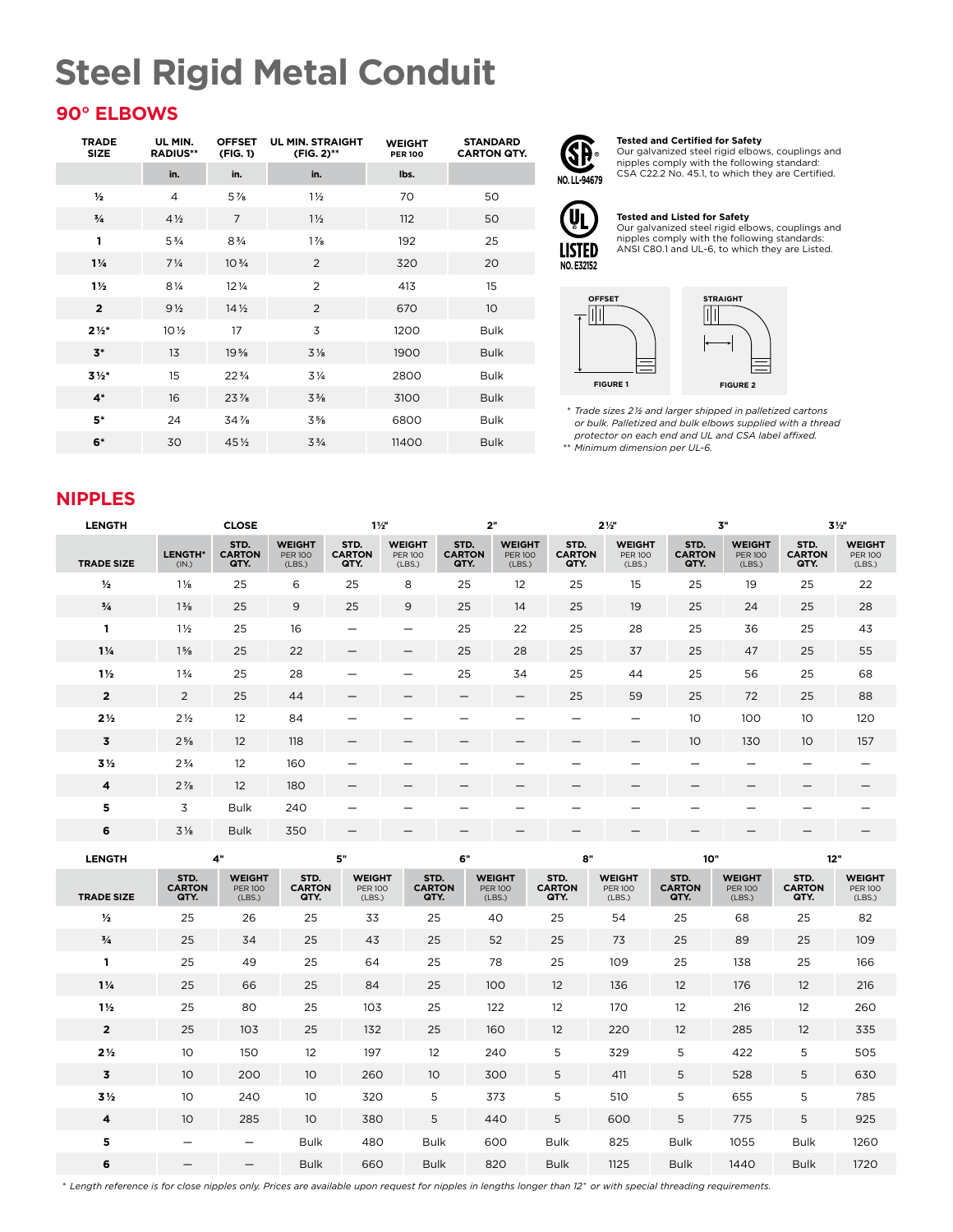# **Steel Rigid Metal Conduit**

## **YARD-LIGHT ELBOWS**

| <b>TRADE</b><br><b>SIZE</b> | <b>STANDARD</b><br><b>CARTON QTY.</b> | <b>WEIGHT</b><br><b>PER 100</b> | <b>WEIGHT</b><br>PER CTN. |                 |                 | <b>DIMENSIONS</b><br>(REFER TO DIAGRAM) |                 |                 |
|-----------------------------|---------------------------------------|---------------------------------|---------------------------|-----------------|-----------------|-----------------------------------------|-----------------|-----------------|
|                             |                                       | lbs.                            | lbs.                      | A (in.)         | <b>B</b> (in.)  | C (in.)                                 | D (in.)         | E(in.)          |
| $\frac{1}{2}$               | 50                                    | 150                             | 38                        | $\overline{4}$  | 18              | $6\frac{3}{16}$                         | $2\frac{3}{16}$ | 14              |
| $\frac{3}{4}$               | 40                                    | 202                             | 51                        | $4\frac{1}{2}$  | 18              | $6\frac{3}{4}$                          | $2\frac{1}{4}$  | $13\frac{1}{2}$ |
| 1                           | 25                                    | 316                             | 79                        | $5\frac{3}{4}$  | 18              | $8\frac{5}{8}$                          | $2\frac{7}{8}$  | $12\frac{1}{4}$ |
| $1\frac{1}{4}$              | 10 <sup>°</sup>                       | 477                             | 48                        | $7\frac{1}{4}$  | 19 <sub>4</sub> | $10\,\frac{1}{4}$                       | $3\frac{1}{4}$  | $12\frac{1}{4}$ |
| $1\frac{1}{2}$              | <b>Bulk</b>                           | 609                             |                           | $8\frac{1}{4}$  | $20\%$          | $11\frac{5}{8}$                         | $3\frac{3}{8}$  | $12\frac{1}{4}$ |
| $\overline{2}$              | <b>Bulk</b>                           | 911                             |                           | $9\frac{1}{2}$  | $21\frac{1}{2}$ | $14\frac{1}{2}$                         | 5               | 12              |
| $2\frac{1}{2}$              | <b>Bulk</b>                           | 1530                            |                           | $10\frac{1}{2}$ | $22\frac{1}{2}$ | 16                                      | 5 1/2           | 12              |
| 3                           | <b>Bulk</b>                           | 2279                            |                           | 13              | 25              | 19 <sup>1</sup> / <sub>4</sub>          | $6\frac{1}{4}$  | 12              |
| $3\frac{1}{2}$              | <b>Bulk</b>                           | 3082                            |                           | 15              | 27              | $22\frac{3}{4}$                         | $7\frac{3}{4}$  | 12              |
| 4                           | <b>Bulk</b>                           | 3799                            |                           | 16              | 28              | 24                                      | 8               | 12 <sup>°</sup> |





#### **Tested and Certified for Safety**

Our galvanized steel rigid elbows, couplings and nipples comply with the following standard: CSA C22.2 **NO. LL-94679** No. 45.1, to which they are Certified.



#### **Tested and Listed for Safety**

Our galvanized steel rigid elbows, couplings and nipples comply with the following standards: ANSI C80.1 and UL-6, to which they are Listed.

# **SPEEDCOUPLE RMC 90° ELBOWS Steel Rigid Metal Conduit**

| <b>TRADE SIZE</b> | <b>MIN. RADIUS</b> | <b>OFFSET</b> | <b>STRAIGHT</b> | <b>WEIGHT</b><br><b>PER ELBOW</b> | <b>WEIGHT</b><br>PER ELBOW<br><b>WITH COUPLING</b> | <b>STANDARD</b><br><b>CARTON QTY.</b> |
|-------------------|--------------------|---------------|-----------------|-----------------------------------|----------------------------------------------------|---------------------------------------|
|                   | in.                | in.           | in.             | lbs.                              | lbs.                                               |                                       |
| $\overline{2}$    | 9.5                | 14.54         | 5.04            | 6.70                              | 7.58                                               | 5                                     |
| $2\frac{1}{2}$    | 10.5               | 17.00         | 6.50            | 12.00                             | 13.76                                              | <b>Bulk</b>                           |
| 3                 | 13                 | 19.67         | 6.67            | 19.00                             | 20.98                                              | <b>Bulk</b>                           |
| $3\frac{1}{2}$    | 15                 | 22.72         | 7.72            | 28.00                             | 30.65                                              | <b>Bulk</b>                           |
| 4                 | 16                 | 23.94         | 7.94            | 31.00                             | 34.09                                              | <b>Bulk</b>                           |
| 5                 | 24                 | 34.90         | 10.90           | 68.00                             | 71.97                                              | <b>Bulk</b>                           |
| 6                 | 30                 | 45.50         | 15.50           | 114.00                            | 119.25                                             | <b>Bulk</b>                           |

*SpeedCouple elbows shall be listed to UL standards UL-6 (elbow) and UL-514B (coupling).* 

*Elbows manufactured in accordance with ANSI C80.1.* 

*Standard-radius elbows: Available in 90°, 60°, 45°, 30°, 22 1/2°, 15° and 11 1/4°. Special-radius elbows: Available in 90°, 60°, 45°, 30°, 22 1/2°, 15° and 11 1/4°.*

**Rigid Aluminum Conduit**

# **90° ELBOWS**

| <b>TRADE SIZE</b> | UL MIN.<br><b>RADIUS**</b> | <b>OFFSET</b><br>(FIG. 1) | <b>UL MIN STRAIGHT</b><br>(FIG. 2)** | <b>WEIGHT</b><br><b>PER 100</b> | <b>WEIGHT</b><br>PER CTN. | <b>STANDARD</b><br><b>CARTON QTY.</b> |
|-------------------|----------------------------|---------------------------|--------------------------------------|---------------------------------|---------------------------|---------------------------------------|
|                   | in.                        | in.                       | in.                                  | lbs.                            | lbs.                      |                                       |
| $\frac{1}{2}$     | $\overline{4}$             | $5\%$                     | $1\frac{1}{2}$                       | 26                              | 13                        | 50                                    |
| $\frac{3}{4}$     | $4\frac{1}{2}$             | $\overline{7}$            | $1\frac{1}{2}$                       | 40                              | 20                        | 50                                    |
| 1                 | $5\frac{3}{4}$             | $8\frac{3}{4}$            | $1\frac{7}{8}$                       | 72                              | 18                        | 25                                    |
| $1\frac{1}{4}$    | $7\frac{1}{4}$             | $10\frac{3}{4}$           | 2                                    | 105                             | 21                        | 20                                    |
| $1\frac{1}{2}$    | $8\frac{1}{4}$             | $12\frac{1}{4}$           | 2                                    | 153                             | 23                        | 15                                    |
| $\overline{2}$    | $9\frac{1}{2}$             | $14\frac{1}{2}$           | 2                                    | 210                             | 21                        | 10 <sup>°</sup>                       |
| $2\frac{1}{2}$    | 10 <sub>2</sub>            | $17\frac{1}{4}$           | 3                                    | 500                             | <b>Bulk</b>               | <b>Bulk</b>                           |
| $3*$              | 13                         | $22\frac{3}{4}$           | $3\frac{1}{8}$                       | 800                             | <b>Bulk</b>               | <b>Bulk</b>                           |
| $3\frac{1}{2}$    | 15                         | $23\frac{1}{4}$           | $3\frac{1}{4}$                       | 900                             | <b>Bulk</b>               | <b>Bulk</b>                           |
| $4*$              | 16                         | $23\frac{3}{8}$           | $3\frac{3}{8}$                       | 1200                            | <b>Bulk</b>               | <b>Bulk</b>                           |
| $5*$              | 24                         | $34\%$                    | $3\frac{5}{8}$                       | 2400                            | <b>Bulk</b>               | <b>Bulk</b>                           |
| $6*$              | 30                         | $45\%$                    | $3\frac{3}{4}$                       | 3800                            | <b>Bulk</b>               | <b>Bulk</b>                           |

*\* Trade sizes 2 ½ and larger shipped in palletized cartons or bulk. Palletized and bulk elbows supplied with a thread protector on each end and UL and CSA label affixed. \*\* Minimum dimension per UL-6A.*

**OFFSET** WЩ **FIGURE 1 FIGURE 2**





**Tested and Certified for Safety** Our rigid aluminum elbows, couplings and nipples comply with the following standard: CSA C22.2 **NO. LL-94679** No. 45.2, to which they are Certified.



**Tested and Listed for Safety** Our rigid aluminum elbows, couplings and nipples comply with the following standards: ANSI C80.5 and UL-6A, to which they are Listed.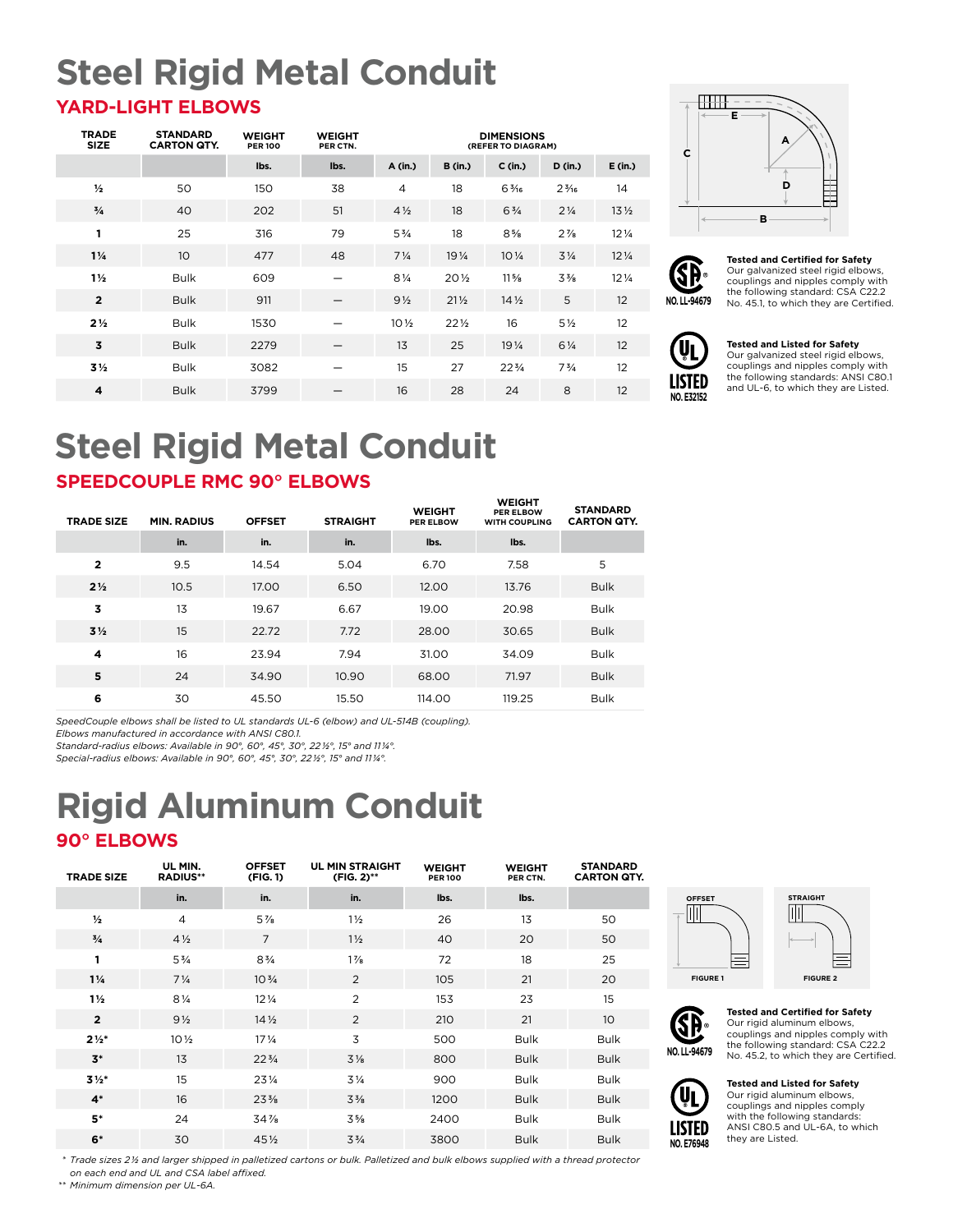# **Rigid Aluminum Conduit SPECIAL LARGE-RADIUS 90° ELBOWS**

#### **TRADE SIZE 12" RADIUS 15" RADIUS 18" RADIUS 24" RADIUS 30" RADIUS 36" RADIUS 42" RADIUS 48" RADIUS 1** 1 2 2 3 4 4 4 5 **1**1/4 2 3 3 3 5 5 6 6 **1**1/2 3 3 4 4 6 6 7 8 **2** 4 3 4 5 8 8 9 10 **2**1/2 — 7 6 8 12 12 14 16 **3** — 9 10 11 13 16 18 21 **3**1/2 — — 11 14 18 19 22 25 **4** — — 14 16 21 23 26 29  $\begin{array}{cccc} 5 & - & - & - & \end{array}$  Standard tangard 29 34 37 44 **6** – – – – <sup>Standard</sup> 42 49 58

*Numbers in table above represent weight in pounds of special-radius elbows we offer.*

#### **COUPLINGS**

| TRADE<br><b>SIZE</b> | <b>OUTSIDE</b><br><b>DIAMETER</b> | UL MIN.<br><b>LENGTH*</b> | <b>WEIGHT</b><br><b>PER 100</b> | <b>WEIGHT</b><br>PER CTN. | STD. CTN.<br>QTY. |
|----------------------|-----------------------------------|---------------------------|---------------------------------|---------------------------|-------------------|
|                      | in.                               | in.                       | lbs.                            | lbs.                      |                   |
| $\frac{1}{2}$        | 1.078                             | $1\frac{5}{8}$            | 6                               | 6                         | 100               |
| $\frac{3}{4}$        | 1.328                             | $14\frac{1}{64}$          | 9                               | 5                         | 50                |
| 1                    | 1.562                             | $13\frac{1}{32}$          | 13                              | $\overline{4}$            | 30                |
| $1\frac{1}{4}$       | 1.953                             | $2\frac{1}{32}$           | 19                              | 5                         | 25                |
| $1\frac{1}{2}$       | 2.219                             | $2\frac{1}{6}$            | 23                              | 6                         | 25                |
| $\overline{2}$       | 2.750                             | $2\frac{1}{8}$            | 35                              | 7                         | 20                |
| $2\frac{1}{2}$       | 3.281                             | $3\frac{3}{16}$           | 68                              | 16                        | 24                |
| 3                    | 3.812                             | $3\frac{5}{16}$           | 91                              | 15                        | 16                |
| $3\frac{1}{2}$       | 4.438                             | $3^{13}/_{32}$            | 108                             | 13                        | $12^{1}$          |
| 4                    | 5.000                             | $3^{33}/64$               | 142                             | 14                        | 10 <sup>°</sup>   |
| 5                    | 6.219                             | $36\frac{1}{64}$          | 242                             |                           | <b>Bulk</b>       |
| 6                    | 7.312                             | $4\frac{1}{4}$            | 320                             |                           | <b>Bulk</b>       |

 *Couplings manufactured to UL-6A specifications.* 

\* *Minimum dimension per UL-6A.*

#### **NIPPLES**

| <b>LENGTH</b>           |                               | <b>CLOSE</b>                              |                                           | $1\frac{1}{2}$ "                          |                                           | 2"                                        |                                           |                               | $2\frac{1}{2}$ "                          |                               | 3"                                        |                               | $3\frac{1}{2}$ "                          |
|-------------------------|-------------------------------|-------------------------------------------|-------------------------------------------|-------------------------------------------|-------------------------------------------|-------------------------------------------|-------------------------------------------|-------------------------------|-------------------------------------------|-------------------------------|-------------------------------------------|-------------------------------|-------------------------------------------|
| <b>TRADE SIZE</b>       | LENGTH*<br>(IN.)              | STD.<br><b>CARTON</b><br>QTY.             | <b>WEIGHT</b><br><b>PER 100</b><br>(LBS.) | STD.<br><b>CARTON</b><br>QTY.             | <b>WEIGHT</b><br><b>PER 100</b><br>(LBS.) | STD.<br><b>CARTON</b><br>QTY.             | <b>WEIGHT</b><br><b>PER 100</b><br>(LBS.) | STD.<br><b>CARTON</b><br>QTY. | <b>WEIGHT</b><br><b>PER 100</b><br>(LBS.) | STD.<br><b>CARTON</b><br>QTY. | <b>WEIGHT</b><br><b>PER 100</b><br>(LBS.) | STD.<br><b>CARTON</b><br>QTY. | <b>WEIGHT</b><br><b>PER 100</b><br>(LBS.) |
| $\frac{1}{2}$           | $1\frac{1}{8}$                | 25                                        | 2                                         | 25                                        | 3                                         | 25                                        | 4                                         | 25                            | 5                                         | 25                            | 7                                         | 25                            | 8                                         |
| $^{3}/_{4}$             | $1\frac{3}{8}$                | 25                                        | 3                                         | 25                                        | 3                                         | 25                                        | 5                                         | 25                            | $\overline{7}$                            | 25                            | 8                                         | 25                            | 10 <sup>°</sup>                           |
| 1                       | $1\frac{1}{2}$                | 25                                        | 4                                         | —                                         | —                                         | 25                                        | $\overline{7}$                            | 25                            | 8                                         | 25                            | 12                                        | 25                            | 14                                        |
| $1\frac{1}{4}$          | $1\frac{5}{8}$                | 25                                        | $\overline{7}$                            |                                           |                                           | 25                                        | 10 <sup>°</sup>                           | 25                            | 13                                        | 25                            | 16                                        | 25                            | 20                                        |
| $1\frac{1}{2}$          | $1\frac{3}{4}$                | 25                                        | 10 <sup>°</sup>                           | —                                         | —                                         | 25                                        | 12                                        | 25                            | 16                                        | 25                            | 20                                        | 25                            | 24                                        |
| $\overline{2}$          | 2                             | 25                                        | 16                                        |                                           |                                           |                                           |                                           | 25                            | 22                                        | 25                            | 27                                        | 25                            | 32                                        |
| $2\frac{1}{2}$          | $2\frac{1}{2}$                | 12                                        | 22                                        | —                                         | -                                         | —                                         | —                                         | —                             | —                                         | 10 <sup>°</sup>               | 30                                        | 10 <sup>°</sup>               | 39                                        |
| $\overline{\mathbf{3}}$ | $2\frac{5}{8}$                | 12                                        | 24                                        |                                           |                                           |                                           |                                           |                               |                                           | 10 <sup>°</sup>               | 42                                        | 10 <sup>°</sup>               | 53                                        |
| 3½                      | $2\frac{3}{4}$                | 12                                        | 42                                        | —                                         | —                                         | —                                         | —                                         | —                             | —                                         | —                             | $\qquad \qquad$                           | $\qquad \qquad$               |                                           |
| $\overline{\mathbf{4}}$ | $2\frac{7}{8}$                | 12                                        | 51                                        |                                           |                                           |                                           |                                           |                               |                                           |                               |                                           |                               |                                           |
| 5                       | 3                             | <b>Bulk</b>                               | 71                                        | -                                         | —                                         | -                                         | -                                         | -                             | —                                         | —                             | —                                         | —                             |                                           |
| 6                       | $3\frac{1}{8}$                | <b>Bulk</b>                               | 105                                       |                                           |                                           |                                           |                                           |                               |                                           |                               |                                           |                               |                                           |
|                         |                               |                                           |                                           |                                           |                                           |                                           |                                           |                               |                                           |                               |                                           |                               |                                           |
| <b>LENGTH</b>           |                               | 4"                                        |                                           | 5"                                        |                                           | 6"                                        |                                           | 8"                            |                                           | 10"                           |                                           | 12"                           |                                           |
| <b>TRADE SIZE</b>       | STD.<br><b>CARTON</b><br>QTY. | <b>WEIGHT</b><br><b>PER 100</b><br>(LBS.) | STD.<br><b>CARTON</b><br>QTY.             | <b>WEIGHT</b><br><b>PER 100</b><br>(LBS.) | STD.<br><b>CARTON</b><br>QTY.             | <b>WEIGHT</b><br><b>PER 100</b><br>(LBS.) |                                           | STD.<br><b>CARTON</b><br>QTY. | <b>WEIGHT</b><br><b>PER 100</b><br>(LES.) | STD.<br><b>CARTON</b><br>QTY. | <b>WEIGHT</b><br><b>PER 100</b><br>(LBS.) | STD.<br><b>CARTON</b><br>QTY. | <b>WEIGHT</b><br><b>PER 100</b><br>(LBS.) |
| $\frac{1}{2}$           | 25                            | 9                                         | 25                                        | 12                                        | 25                                        | 14                                        |                                           | 25                            | 19                                        | 25                            | 24                                        | 25                            | 29                                        |
| $^{3}/_{4}$             | 25                            | 12                                        | 25                                        | 15                                        | 25                                        | 18                                        |                                           | 25                            | 25                                        | 25                            | 31                                        | 25                            | 38                                        |
| 1                       | 25                            | 16                                        | 25                                        | 21                                        | 25                                        | 26                                        |                                           | 25                            | 36                                        | 25                            | 45                                        | 25                            | 55                                        |
| $1\frac{1}{4}$          | 25                            | 23                                        | 25                                        | 29                                        | 25                                        | 36                                        |                                           | 12                            | 49                                        | 12                            | 62                                        | 12                            | 75                                        |
| $1\frac{1}{2}$          | 25                            | 28                                        | 25                                        | 36                                        | 25                                        | 44                                        |                                           | 12                            | 59                                        | 12                            | 74                                        | 12                            | 90                                        |
| $\overline{2}$          | 25                            | 38                                        | 25                                        | 48                                        | 25                                        | 58                                        |                                           | 12                            | 78                                        | 12                            | 100                                       | 12                            | 120                                       |
| $2\frac{1}{2}$          | 10                            | 47                                        | 12                                        | 64                                        | 12                                        | 80                                        |                                           | 5                             | 114                                       | 5                             | 148                                       | 5                             | 180                                       |
| 3                       | 10 <sup>°</sup>               | 64                                        | 10 <sup>°</sup>                           | 86                                        | 10 <sup>°</sup>                           | 108                                       |                                           | 5                             | 152                                       | 5                             | 196                                       | 5                             | 240                                       |
| $3\frac{1}{2}$          | 10                            | 75                                        | 10 <sup>°</sup>                           | 101                                       | 5                                         | 128                                       |                                           | 5                             | 180                                       | 5                             | 234                                       | 5                             | 286                                       |
| 4                       | 10                            | 87                                        | 10 <sup>°</sup>                           | 118                                       | 5                                         | 149                                       |                                           | 5                             | 212                                       | 5                             | 274                                       | 5                             | 336                                       |
| 5                       | $\overline{\phantom{0}}$      | $\qquad \qquad$                           | <b>Bulk</b>                               | 155                                       | <b>Bulk</b>                               | 197                                       |                                           | <b>Bulk</b>                   | 281                                       | <b>Bulk</b>                   | 366                                       | <b>Bulk</b>                   | 450                                       |

*\* Length reference is for close nipples only.*

 *All dimensions provided are for descriptive purposes only.*



#### **Tested and Certified for Safety**



Our rigid aluminum elbows, couplings and nipples comply with the following standard: CSA C22.2



**Tested and Listed for Safety**

Our rigid aluminum elbows, couplings and nipples comply with the following standards: ANSI C80.5 and UL-6A, to which they are Listed.